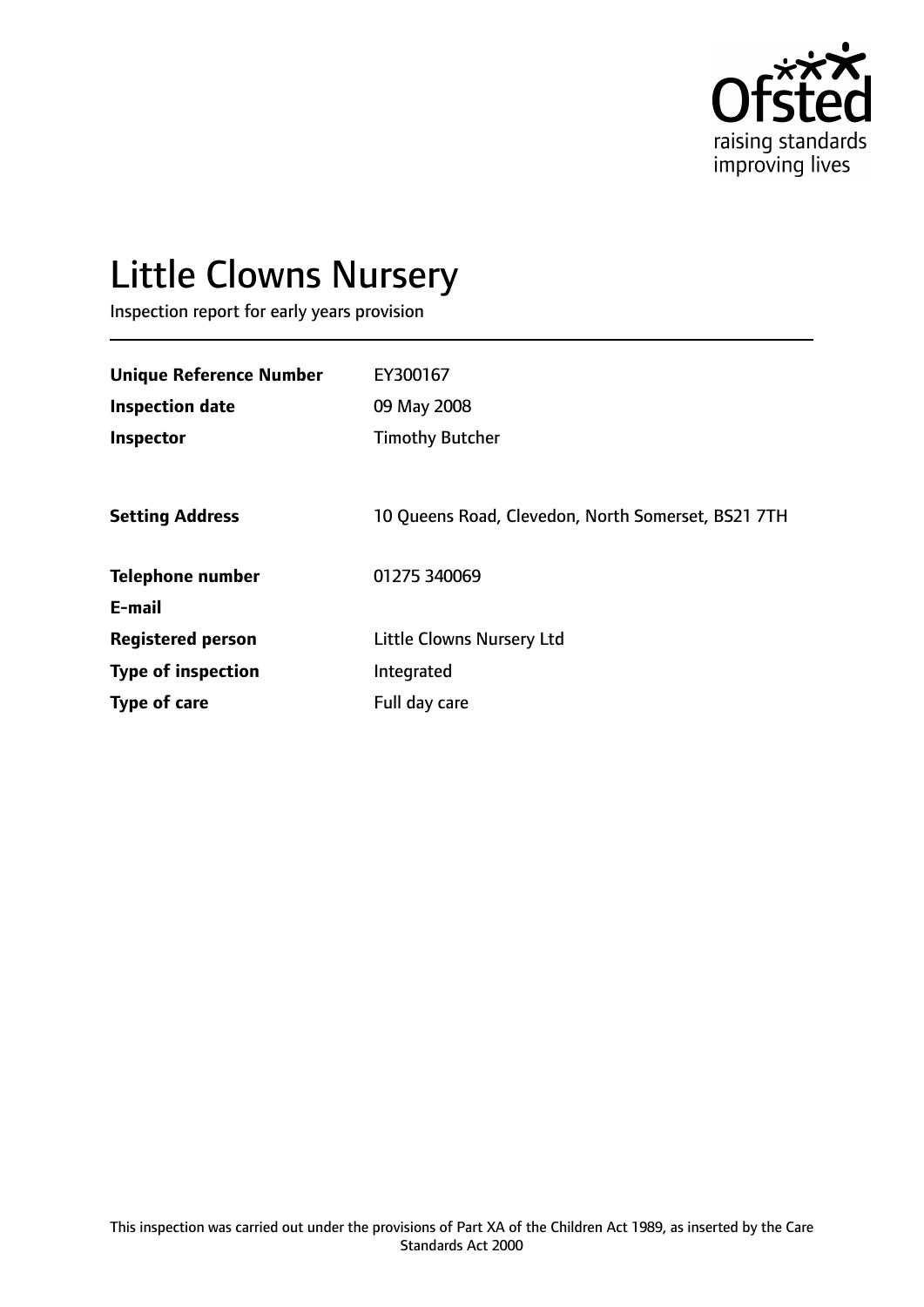#### **ABOUT THIS INSPECTION**

The purpose of this inspection is to assure government, parents and the public of the quality of childcare and, if applicable, of nursery education. The inspection was carried out under Part XA Children Act 1989 asintroduced by the Care Standards Act 2000 and, where nursery education is provided, under Schedule 26 of the School Standards and Framework Act 1998.

This report details the main strengths and any areas for improvement identified during the inspection. The judgements included in the report are made in relation to the outcomes for children set out in the Children Act 2004; the National Standards for under 8s day care and childminding; and, where nursery education is provided, the *Curriculum guidance for the foundation stage.*

The report includes information on any complaints about the childcare provision which Ofsted has received since the last inspection or registration or 1 April 2004 whichever is the later.

## **The key inspection judgements and what they mean**

*Outstanding: this aspect of the provision is of exceptionally high quality Good: this aspect of the provision is strong Satisfactory: this aspect of the provision is sound Inadequate: this aspect of the provision is not good enough*

For more information about early years inspections, please see the booklet *Are you ready for your inspection?* which is available from Ofsted's website: *www.ofsted.gov.uk.*

# **THE QUALITY AND STANDARDS OF THE CARE AND NURSERY EDUCATION**

On the basis of the evidence collected on this inspection:

The quality and standards of the care are good. The registered person meets the National Standards for under 8s day care and childminding.

The quality and standards of the nursery education are good.

## **WHAT SORT OF SETTING IS IT?**

Little Clowns Day Nursery is one of two nurseries run by a limited company. It opened in 1990 and operates from two levels of a large Victorian house in Clevedon, North Somerset. There is a fully enclosed area for outdoor play for older children. The baby unit operates from a separate annexe in the grounds and has its own outside area that has an all weather surface.

The nursery provides full day care for up to 48 children from families living in the local area. The group is open each weekday for 51 weeks of the year from 08.00 to 17.30, or to 18.00 by special arrangement. Children can attend for up to 10 sessions each week.

There are currently 71 children on roll. Of these, 28 children receive funding for nursery education. The nursery currently supports a number of children with learning difficulties and/or disabilities and supports a number of children who speak English as an additional language.

There are fifteen staff work directly with children. Of these nine of the staff hold an appropriate early years qualification to level three, two staff hold an appropriate early years qualification to level two and one member of staff is working towards a level two qualification. The setting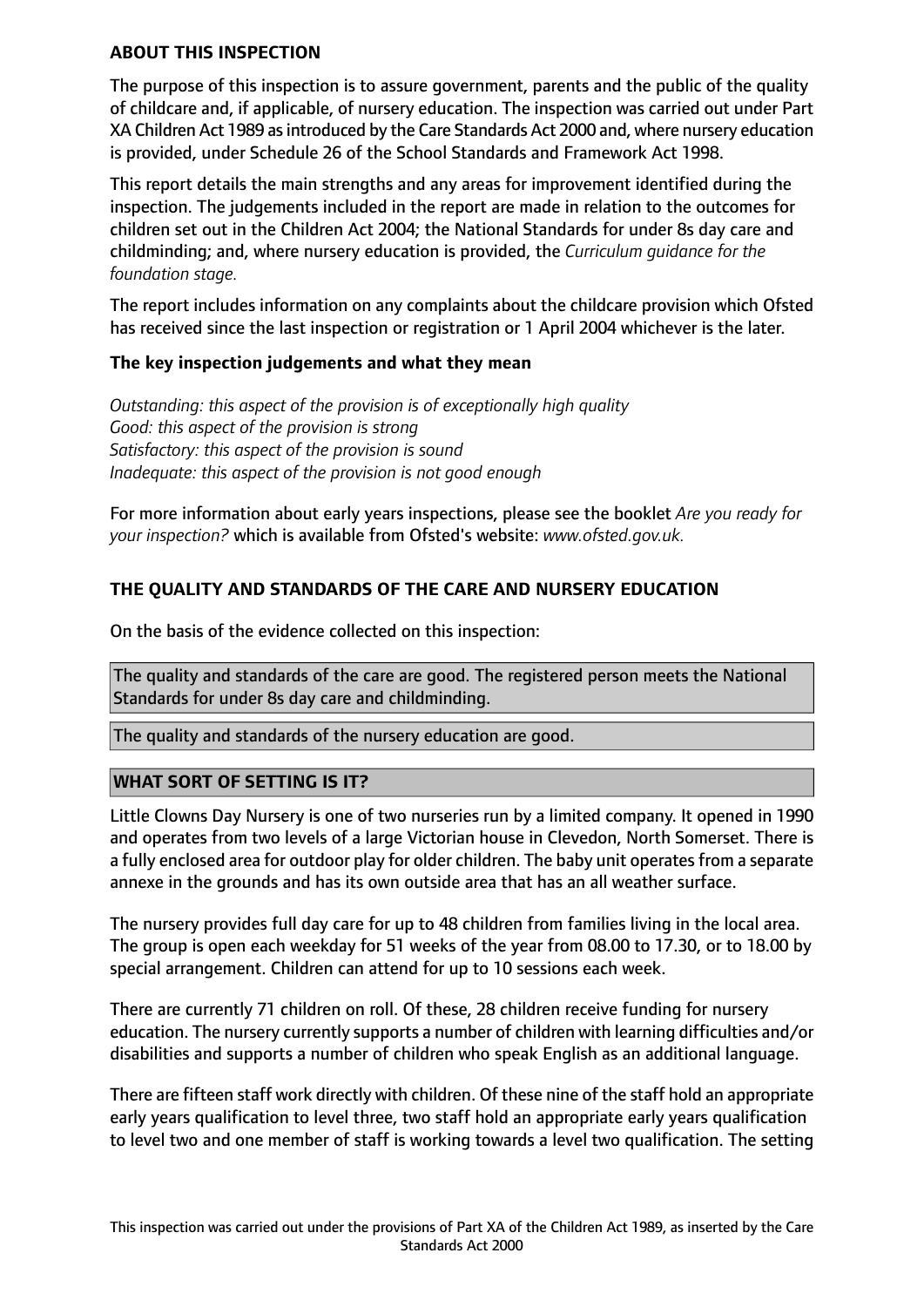receives support from the local authority. It is a member of the National Day Nurseries Association.

## **THE EFFECTIVENESS OF THE PROVISION**

## **Helping children to be healthy**

#### The provision is good.

Children learn about the importance of good hygiene and go in one and twos to wash their hands before eating. Children develop their independence in personal hygiene and self-care skills. They are suitably encouraged to follow routines themselves and those newly learning these skills are provided with good support and supervision. Children fetch paper tissues for themselves to dry their noses. They are prompted to try to dress themselves before going outside to play and receive ample support to be successful with this. They spontaneously try to put on aprons before messy play and are confident enough to ask for help if they need it.

Children enjoy healthy options of fresh vegetables or fruit at snack time. Mealtimes are very social occasions for children as they sit in friendship groups. They happily chatter with staff and with each other about what they have been doing. Natural opportunities are used by the staff to discuss healthy eating options with children at the table. Children learn about food and nutrition as they sometimes help prepare some of the vegetables with the staff. Water is offered throughout the day and children are able to help themselves from the jug and cups made available. Young babies have their bottles suitably fed to them with plenty of warmth, cuddles and close contact. Toddlers begin to develop the skills to feed themselves as they are shown how to hold the spoon and receive plenty of praise and encouragement for their efforts.

Children have their health safeguarded because there are clear policies and procedures for dealing with accidents, incidents and the administration of medication. Information is shared with parents on each occasion at the point of collection and they are asked to sign in acknowledgement that the information has been shared.

Children have regular opportunities for physical exercise and this promotes a healthy life-style. Children have frequent access to the outside play space. A group of three year olds sit in a circle to enthusiastically sing action rhymes and games. They take turns to become 'jumping beans' and each child jumps very energetically, keeping to the beat provided by the clapping of others. They use up lots of energy and clearly thoroughly enjoy the outside experience. Documentary evidence shows children enjoy such things as 'teddy parachute play', water and sand play. Babies and toddlers have their own enclosed outside play area. They develop their coordination skills and muscle control as they explore the castle slide and climbing frame under the watchful eye of staff who closely support children to move and to grow in confidence.

## **Protecting children from harm or neglect and helping them stay safe**

## The provision is good.

Children benefit from the thoughtful use of space throughout the premises. The premises are made welcoming, attractive and is a stimulating environment for children. Rooms are appropriately laid out for their purpose and staff provide good quality resources that are often creatively presented. This effectively supports children to exercise choice as they have easy access to the good range of resources on offer. The rooms are made attractive with examples of the projects that children have undertaken displayed on the walls. The role play area has recently been refurbished and now provides a realistic home setting with life-like plants,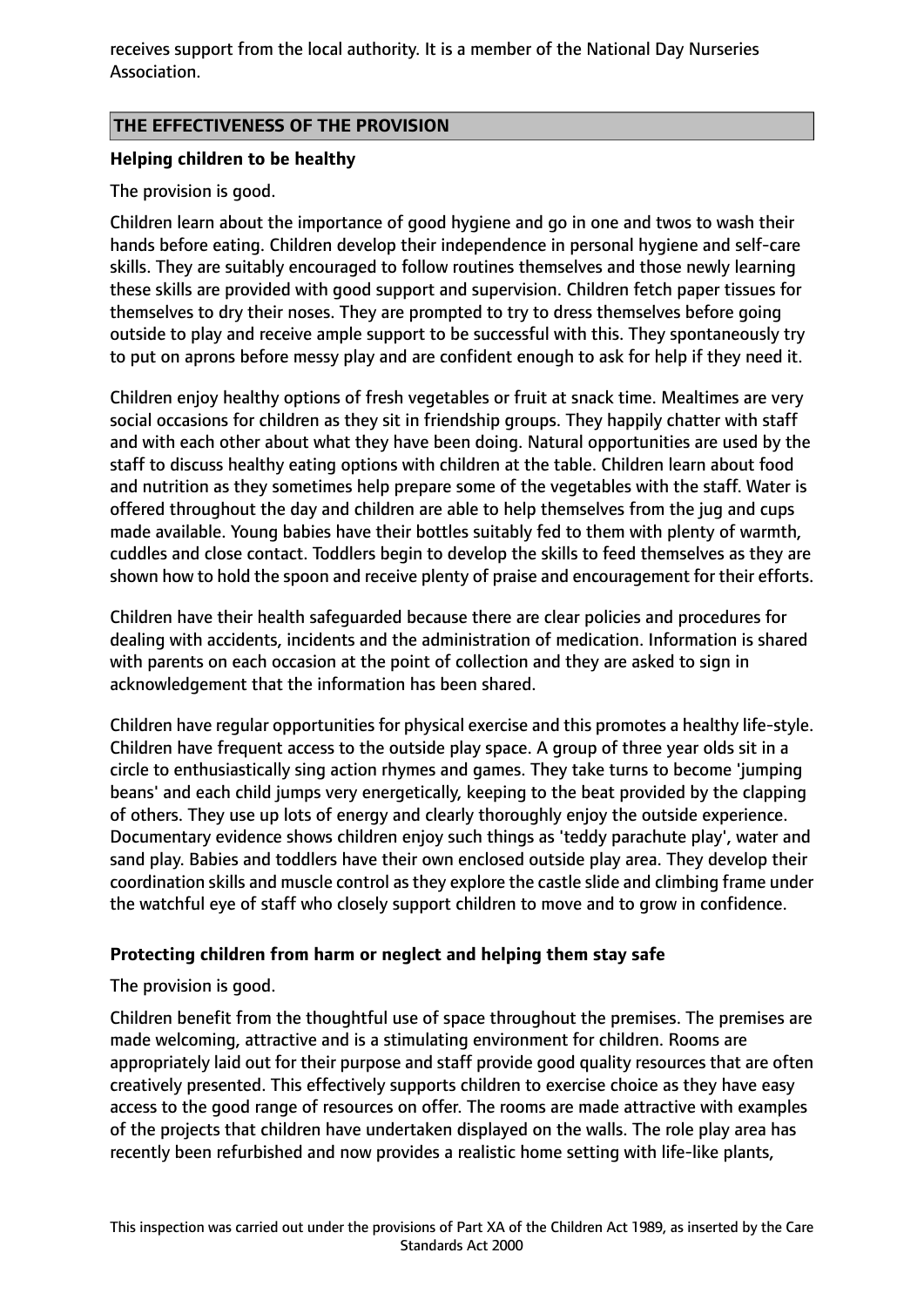furniture, appliances and equipment. The babies unit in particular provides a bright, stimulating and safe place for babies to play and they explore in comfort. Their outside area has a soft all-weather surface with a good range of equipment to meet their needs and they clearly enjoy the experiences.

Children have a safe environment in which to play. The provider has carried out a comprehensive and thorough risk assessment of the premises and has effective control measures in place to reduce the risk of accidental injury to children. The premises are secure and access is closely monitored. Children do not enter areas unsupervised as staff are vigilant in ensuring that gates are closed. The transfer of children both upstairs and outside is closely supervised. Children learn to follow some basic safety rules. They line up to leave the main playroom and know to create suitable space by stretching an arm to the shoulder of the child in front. They carefully negotiate the stairs and make good use of the handrails that are positioned to be of a comfortable height for them.

Children have their welfare safeguarded because staff have a sound understanding of the possible signs and symptoms of potential abuse. There are clear policies and procedures in place to support staff and to guide them should they have a concern about a child. However, the procedure where an allegation is made against a member of staff does not include sufficient detail within the policy.

# **Helping children achieve well and enjoy what they do**

The provision is good.

Staff in both units use their good knowledge of the Birth to three matters framework and the Foundation Stage respectively to promote and support children's learning. Babies and children make good progress in all areas of their development. Within the baby unit children are well cared for and have plenty of attention as routines follow their individual needs. They thrive in an environment that provides a broad range of stimulating activities. For example, babies crawl into and out of the shredded paper pool and develop their large muscle and coordination skills as they do so. Under the watchful eye of a member of staff they sit inside the ring to explore the texture of the paper with their hands and watch with wonder as it moves, rustles and floats as it falls. A young baby sits safely in an activity ring to watch other youngsters. She has a range of toys to reach for and to grasp and happily explores the shapes with her hands and mouth. Toddlers explore the musical instruments and laugh and listen to the sounds they make. They explore paint and mark-make through a range of simple creative activities, such as a butterfly collage.

Preschool children and children over two years mix freely together for free-play activities. They get on well together and generally benefit from the shared experiences. Older children are seen helping younger children for example, in a chosen activity an older child helps a younger one free a toy car stuck in the garage. They follow similar activities for some periods of the day but split into smaller groups such as at registration time and also for some adult-led activities such as story time. Children grow in confidence in speaking to the group at registration time and those less confident are skilfully helped to contribute.

## Nursery Education.

The quality of learning and teaching is good. Children make good progress in all areas of learning. The setting as a whole is moving towards a more child-initiated learning approach. Children have good attitudes to learning. They are enthusiastic and fully involved in a wide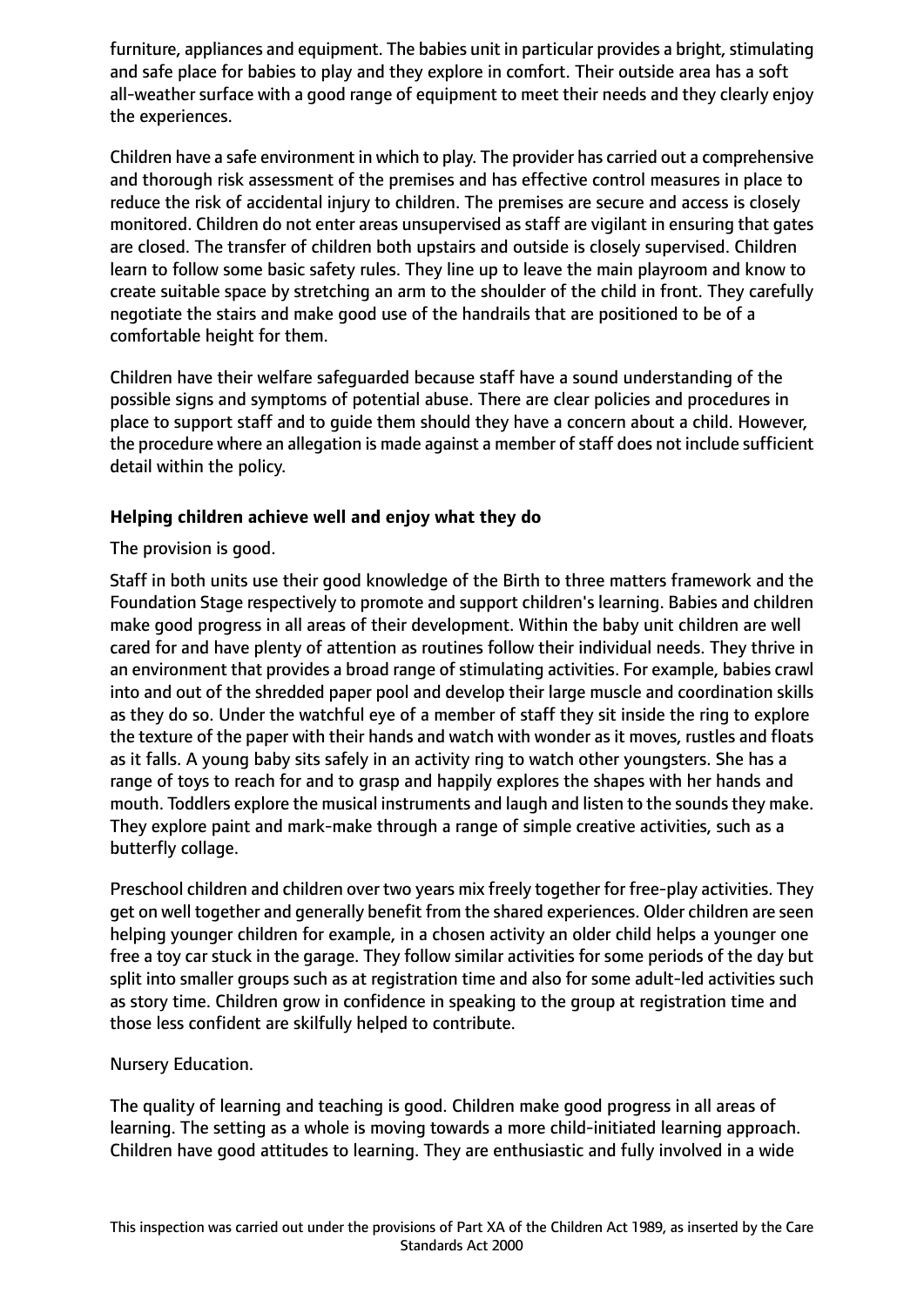range of developmentally appropriate activities that capture their imaginations and fire their interest. Staff effectively support children's play and learning as they know children well. Key workers have a good understanding of their children's abilities. Children benefit from the size of the setting and effective communication contributesto the planning process. There are clear routines and children have the opportunity to express choice and to take some part in planning their play. Staff note what is of interest to children and respond to their ideas; and some of this information is then used when planning future activities.

Staff have begun to use open ended questions more frequently. As a result children talk about what is familiar to them, make sense of the world around them and are well supported to make the links between new experiences and what they already know. Children'slearning is monitored through reference to each child's learning profile, where well written observations and photo-documentary evidence of what children can do is routinely recorded. The system for the planning of activities is currently under review as staff have found it only partially successful when considering children's next steps in development. As a result children's individual learning needs are not always fully met.

Children are confident in the setting and are developing good relationships with each other and with staff. They have many opportunities to learn about taking turns, for example, two children happily take turns to thread beads onto dragon headed laces. They throw a dice to choose the coloured beads and count and name the different shapes. They help each other to find the right one. Children have regular opportunities to use the computer. They take turns to complete some simple counting programmes and develop their mouse control and hand to eye coordination as they do so.

Children use mathematic skills in everyday activities, for example, they weigh out ingredients on the scales when making dough figures and take turns to mix the ingredients with a spoon. They listen to and follow instructions and use positional language when rolling out the dough and placing the figures on the baking tray. They are encouraged by staff to count cars and bricks during child initiated play. In more structured and adult-led activities staff use questions to prompt counting, naming and explanation.

Children have good opportunities to make marks in a range of activities throughout their day. They have paper and pens in the home corner. They draw, stencil, colour and follow shapes and contours in table top activities. The writing area has a variety of materials that children are able to access freely. They practise pencil control through colouring activities. Some are helped to write their name on the pictures they have made.

Children thoroughly enjoy the opportunities to handle and to look at books. The 'book week' proved very popular and staff have used the information about what is of interest to children to plan further activities, such as the painting activity using Mr. Men shapes. Children are also encouraged to discuss and make facial expressions to show the range of Mr. Men emotions. Pictures of them doing so are on display. Children engage their imaginations and listen carefully at story time and show good levels of concentration. They are drawn into the story, aided by the lively delivery. They learn that print has meaning through looking at the book held up and they help to turn the pages. They are sometimes asked to predict the story or to put themselves in the shoes of characters, such as how the rabbit feels. They excitedly finish off the end of sentences as the member of staff skilfully encourages them to do so and enthusiastically take part in an action rhyme.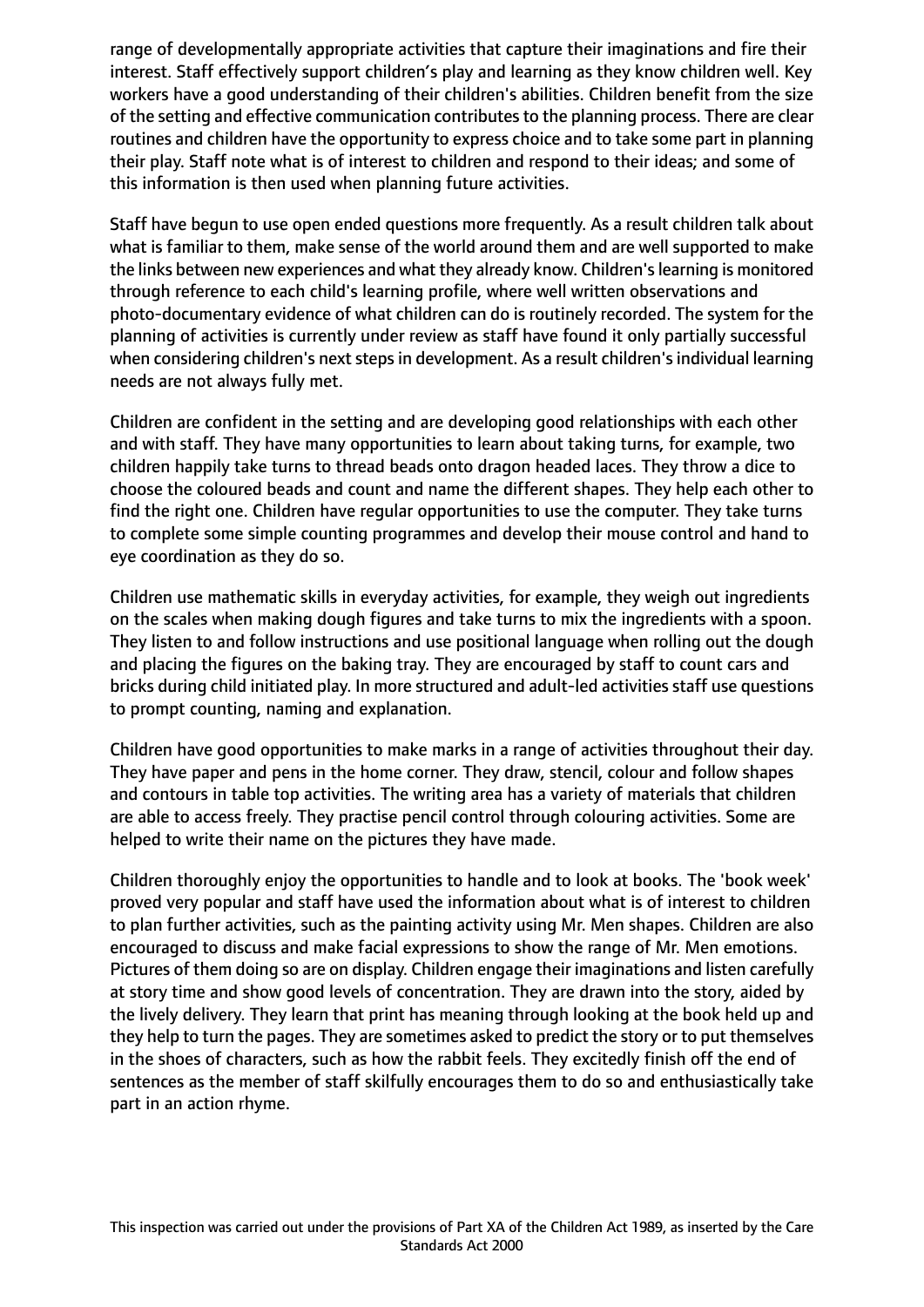Staff sensitively develop children's language as they gently repeat back sentences using corrected words in conversations with children. They introduce new words and give space for children to express themselves, such as at story time.

Children explore design and make large and small models using construction sets and other materials. For example, a child concentrates for a good amount of time as she makes a very long tower and connects up all the shapes. Children show interest in a suitable range of creative activities that stimulate their interests. There are a number of creative activities planned with different materials each day that children are able to freely access. They thoroughly explore paints with hands, fingers and arms. They use marbles, brushes and wheeled toys to create pictures and collages in a range of mediums. They develop their knowledge and understanding of the world through a number of planned and spontaneous activities such as through the use of binoculars. They grow plants such as sunflowers. Children make good sense of the world around them because staff often use the natural opportunities to build on what children know to extend their thinking.

# **Helping children make a positive contribution**

The provision is good.

The partnership with parents and carers is good. Children strongly benefit from the good exchange of information. Parent and carers report positively about the setting, in particular, the approachability of its staff and the range of activities provided for children. They are closely consulted and their consent is fully sought such as in regard to emergency medical treatment and to outings. There is a regular newsletter that informs parents about forthcoming topics and activities. Clear information about the setting is made readily available. Parents are warmly welcomed. Staff know children and their families well. The key-worker system and parents evenings ensure that parents are kept informed about their child's progress although this has not yet been extended to include discussions with them about future learning goals. Visual displays that provide good information about what children have achieved is 'work in progress' in both the baby unit and the main building.

Children are highly valued; their choices are respected by a caring staff team that are committed to developing a child focused environment. Planned activities such as the celebration of Ede and Diwali, successfully introduce children to the wider world and to different cultures. Children also learn about diversity through the positive images they encounter when using a range of multi-cultural resources including dressing up materials, home corner equipment, toys, puzzles, small world figures and books. Children have good opportunities to learn about their own culture and the locality through some strong links with the local community.

Children with learning difficulties or disabilities have their specific needs appropriately met. Children with individual education or other plans are well supported by staff who work very constructively to carry through specific plans. Staff consult with other professionals in order to fully support children's progress. All children are helped to join in activities and are encouraged to express their individuality.

Staff have a positive and inclusive approach to the management of behaviour. Children are learning right from wrong because staff provide clear and consistent boundaries and are themselves good role models. Children are treated with respect. They are strongly helped to feel good about themselves through positive praise. Children get on well with each other and are very social. They show care and consideration for each other and work very cooperatively together such as at tidy-up time they are seen to work very hard and effectively to clear away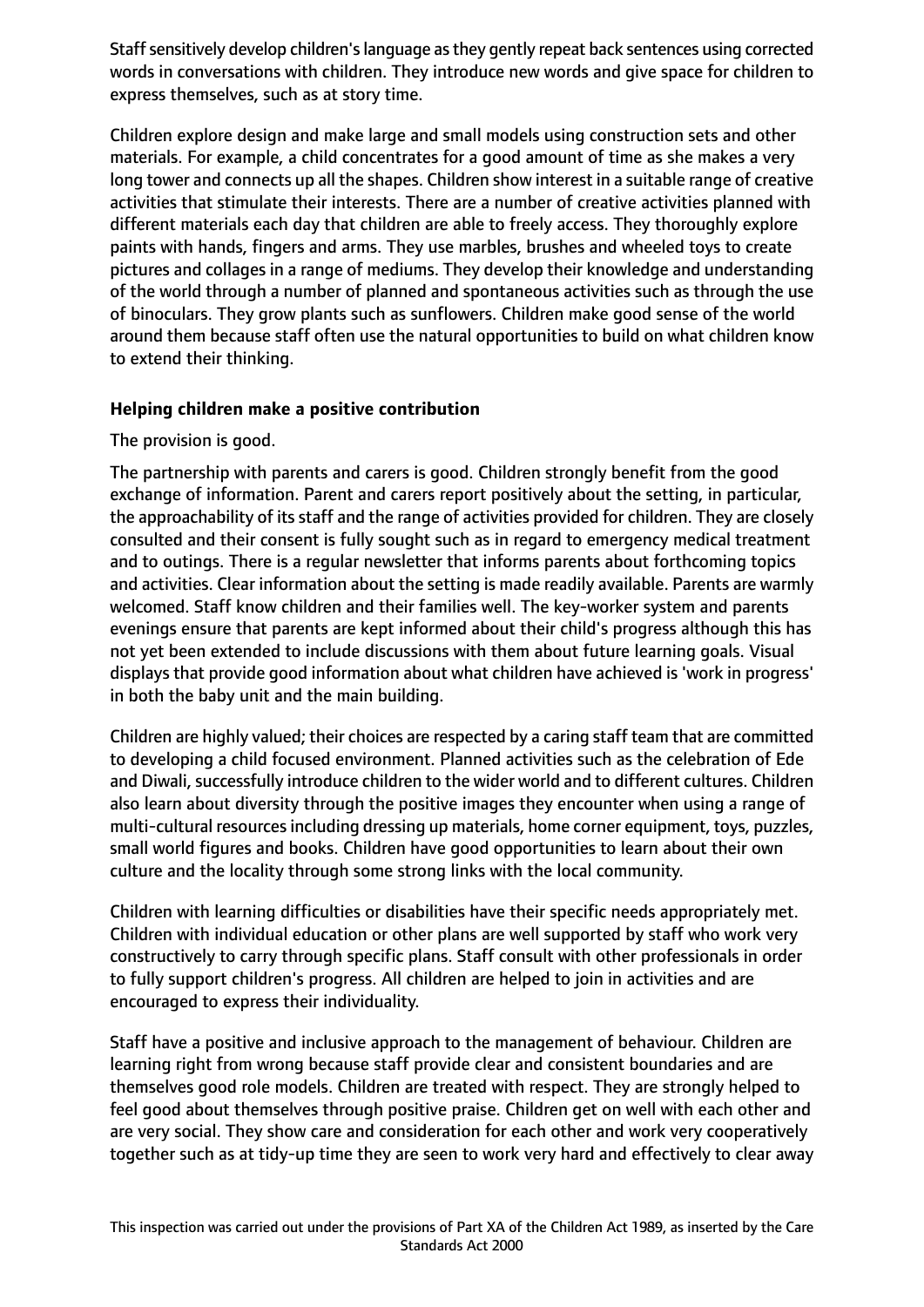all of the resources in the role play corner. They are happy, settled, and quickly become involved in self-chosen activities, leaving little time for undesirable behaviour. Children's social, moral, spiritual and cultural development is fostered.

# **Organisation**

The organisation is good.

Children's care is enhanced by good organisation in both the baby unit and the main nursery. Time, space and resources are used well to offer children a wide variety of experiences, in a child-friendly and well-organised environment. Children benefit from generous staff ratios that allow staff to respond to the individual needs of children. There is a clear system in place for the recruitment of new staff and for checking the suitability of all staff in line with current legislation. The stable staff team know children and their families well and this enhances the care of children as staff use this information to make meaningful links for children throughout children's play.

The staff team work well together to ensure children have suitable routines. Children are grouped appropriately; at story time and registration time as they are split into smaller groups so that all children are able to contribute. Free-flow and more structured activities are well planned to provide rich experiences for children.

Documentation, policies and procedures are used effectively to promote the welfare, care and learning of children. All legally required documentation is in place and is regularly reviewed. The policies in regard to child protection and complaints procedure lack some specific detail and the provider has been swift to address these.

The leadership and management of the nursery education is good. An overview is held and there is a sound awareness of the main strengths and weaknesses of the provision. The whole nursery is moving towards a new system of tracking and planning for children's learning and development. The system of planning has yet to be consolidated. As a result children's learning is not always maximised when planning for children's immediate next steps in development. There is a strong commitment to continuousimprovement as demonstrated through the training courses undertaken by staff. The nursery works with an advisor from the local authority to develop their good practice. The nursery meets the needs of the needs of the range of children for whom it provides.

# **Improvements since the last inspection**

At the last inspection it was agreed that improvements would be made to the grouping of children in line with their ages and stages of development. It was further agreed that staff's understanding of the Foundation Stage would be extended to ensure that children were provided with suitable challenge.

Since the last inspection staff have undertaken training in regard to the Birth to three matters framework and the Foundation Stage. They have received support from the local authority and have developed the way they now plan for both the Foundation Stage and the Birth to three matters framework. They have made suitable improvements. They have changed the way children are grouped and have developed systems to track and plan for children's progress. As a result children are now provided with suitable challenge across each area of learning and the grouping of children provides them with opportunities to participate at a level more closely aligned with their stages of development.